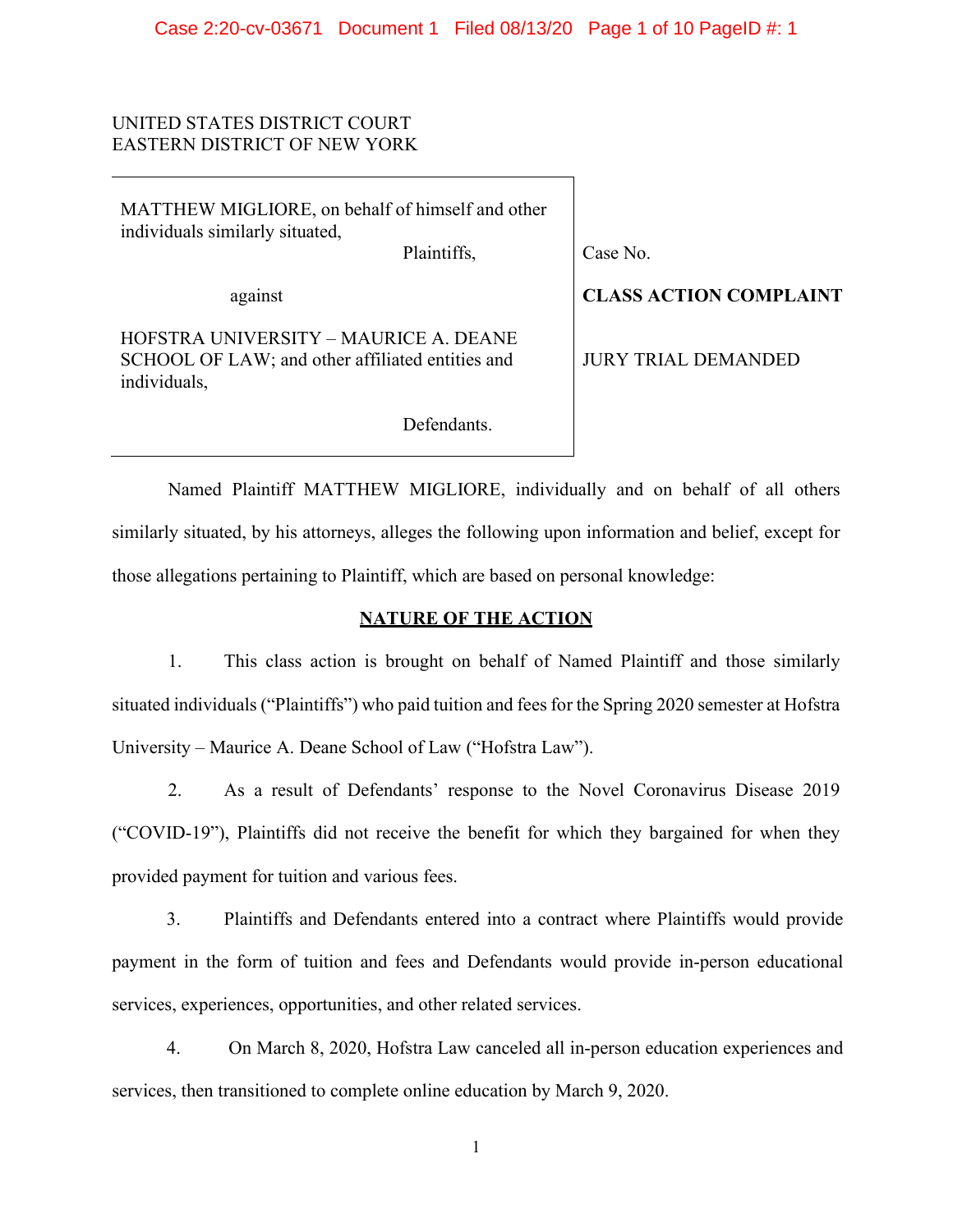#### Case 2:20-cv-03671 Document 1 Filed 08/13/20 Page 2 of 10 PageID #: 2

5. Based on these closures, Defendants have failed to uphold their end of the contract to provide in-person educational services and experiences.

6. Despite Defendants failure to provide the services and experiences as bargained for Defendants have not offered proportionate refunds of the tuition and fees that Plaintiff and the Class had paid.

# **FACTS**

7. Plaintiff and Class Members are individuals that paid tuition and fees for the Spring Semester 2020 at Hofstra Law.

8. Defendants accepted Plaintiff and Class Members payments in exchange for educational services, experiences, and opportunities as detailed in Defendants marketing, advertisements, and other public representations.

9. Based on the academic schedule, the Spring 2020 Semester for Hofstra Law began on January 8, 2020 and was scheduled to continue through approximately May 12, 2020.

10. The Named Plaintiff was enrolled as a full-time graduate student during the Spring 2020 semester at Hofstra Law.

11. During the Spring 2020 semester, the Named Plaintiff was enrolled in four inperson classes. Prior to the suspension of in-person classes and educational services for the Spring 2020 semester, Plaintiff attended campus events and was involved in student activities.

12. During the Spring 2020 semester, Hofstra Law charged the Named Plaintiff approximately \$30,127.00 in tuition for the Spring 2020 semester. Additionally, Defendant charged the Named Plaintiff a total of approximately \$359.00 in various fees for the Spring 2020 semester.

13. Plaintiffs paid tuition and fees for in-person educational services, experiences, opportunities, and other related collegiate services for the entire period beginning in or around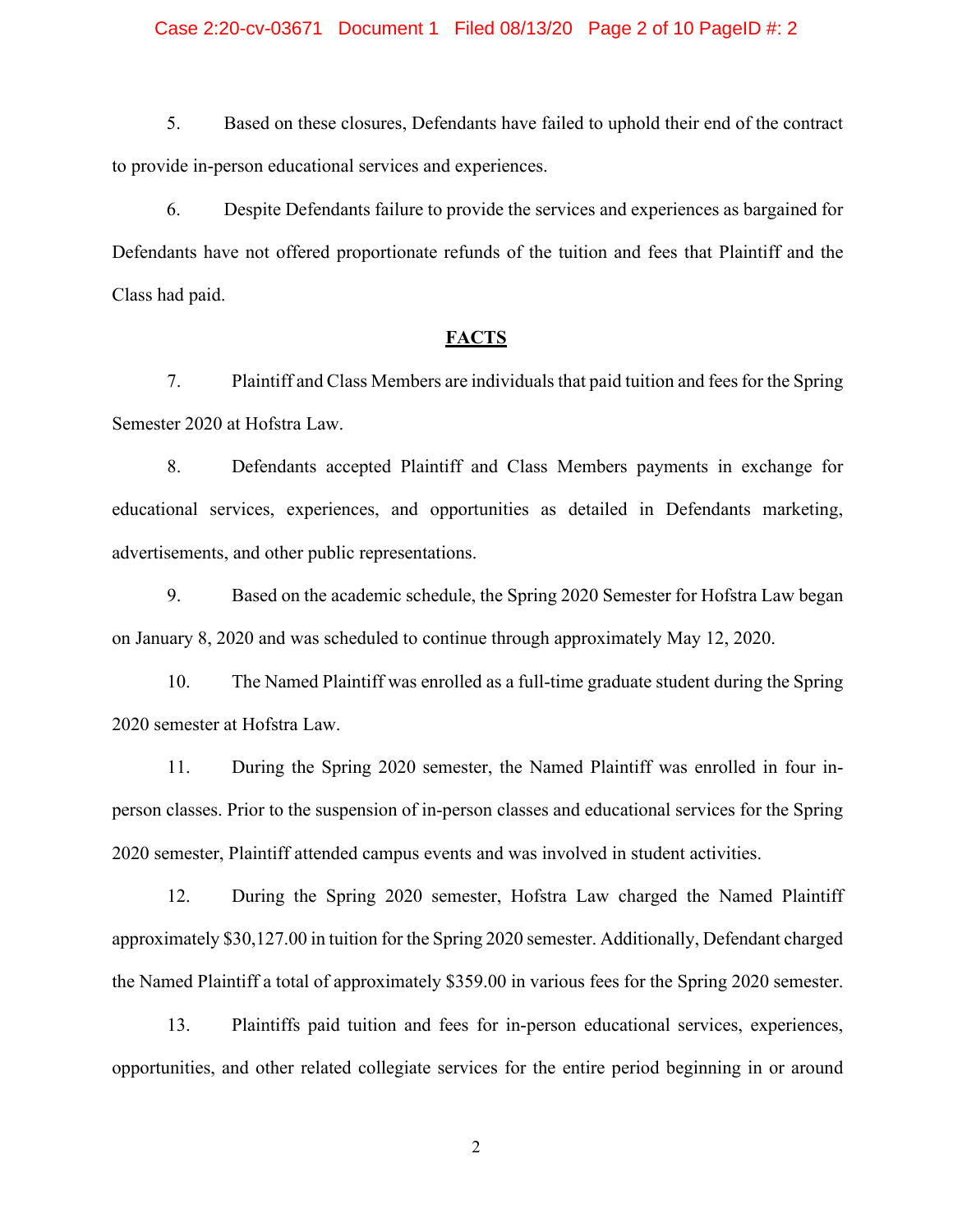#### Case 2:20-cv-03671 Document 1 Filed 08/13/20 Page 3 of 10 PageID #: 3

January 2020 through May 2020.

14. According to publicly available information, the average tuition cost for both instate residents and out-of-state residents for the Spring 2020 semester at Hofstra Law is approximately \$30,127.00.

15. On March 8, 2020, Hofstra Law announced that because of COVID-19 they would suspend all in-person classes and educational experiences for the remainder of the Spring Semester 2020 and that all learning would transition to online.

16. Defendants were unable to provide in-person educational experiences, services, and opportunities for a significant portion of the Spring 2020 semester.

17. Named Plaintiff had classes and learning opportunities cancelled after March 8, 2020.

18. As a result of Defendants' closure, Defendants have not complied with their obligation to provide in-person educational services along with other experiences, opportunities, and services Plaintiff and the Class paid for.

19. Plaintiff and the Class did not enter into an agreement with Defendants for online education, but rather sought to receive in-person educational services, experiences, and opportunities from Defendants' institution and staff.

20. Therefore, Plaintiff and the class are entitled to a pro-rata refund of the tuition and fees they paid to Defendants for in-person educational services as well as other marketed collegiate experiences and services that were not provided.

## **JURISDICTION AND VENUE**

33. This Court has jurisdiction over the action pursuant to 28 U.S.C. § 1332(d)(2)(A), as modified by the Class Action Fairness Act of 2005, because at least one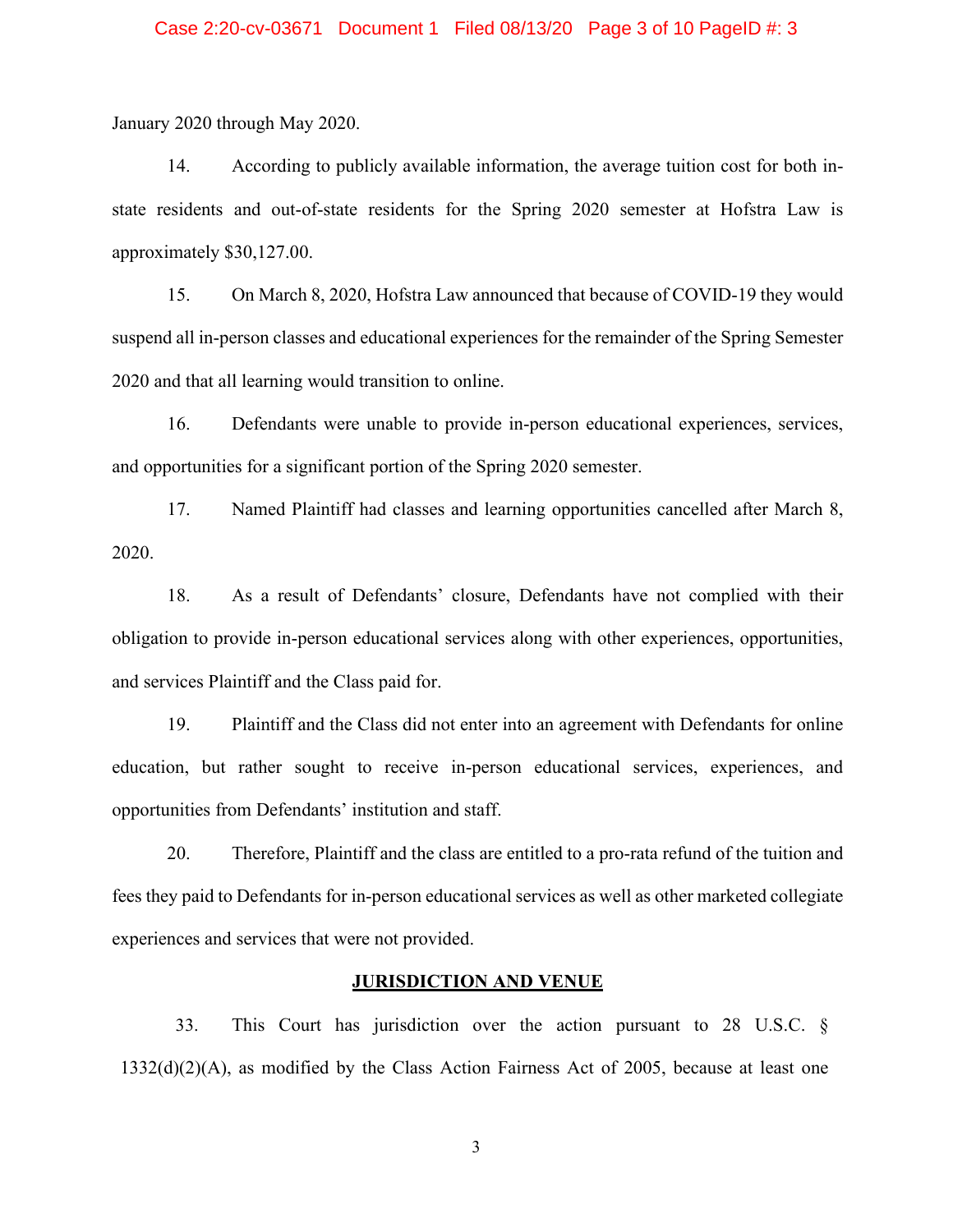#### Case 2:20-cv-03671 Document 1 Filed 08/13/20 Page 4 of 10 PageID #: 4

member of the Class, as defined below, is a citizen of a different state than Defendants, there are more than 100 members of the Class, and the aggregate amount in controversy exceeds \$5,000,000 exclusive of interest and costs.

34. This court has personal jurisdiction over Defendants because Defendants maintains its principal place of business in this District.

35. Venue is proper in this Court pursuant to 28 U.S.C. § 1391 because Defendants operate their primary location within this district.

#### **PARTIES**

36. The Named Plaintiff is a student and a resident of East Setauket, New York. Plaintiff was enrolled as a full-time student at Hofstra Law during the Spring 2020 semester.

37. Plaintiff has not received a proportionate refund of tuition and fees paid to Defendants, despite the fact that Hofstra Law has been shut down since March 8, 2020.

38. Defendant Hofstra University – Maurice A. Deane School of Law is a private law school whose principal place of business is located in Hempstead, New York.

### **CLASS ALLEGATIONS**

39. Plaintiff brings this matter on behalf of himself and those similarly situated who paid tuition and fees to receive during the Spring Semester 2020.

40. Plaintiffs were impacted by and damaged by this misconduct.

41. Accordingly, this action is ideally situated for class-wide resolution.

42. The Class is defined as all individuals who payed tuition and fees to Hofstra Law to receive in-person educational services, experiences, and opportunities during the Spring Semester 2020. ("Class").

43. The Class is properly brought and should be maintained as a class action under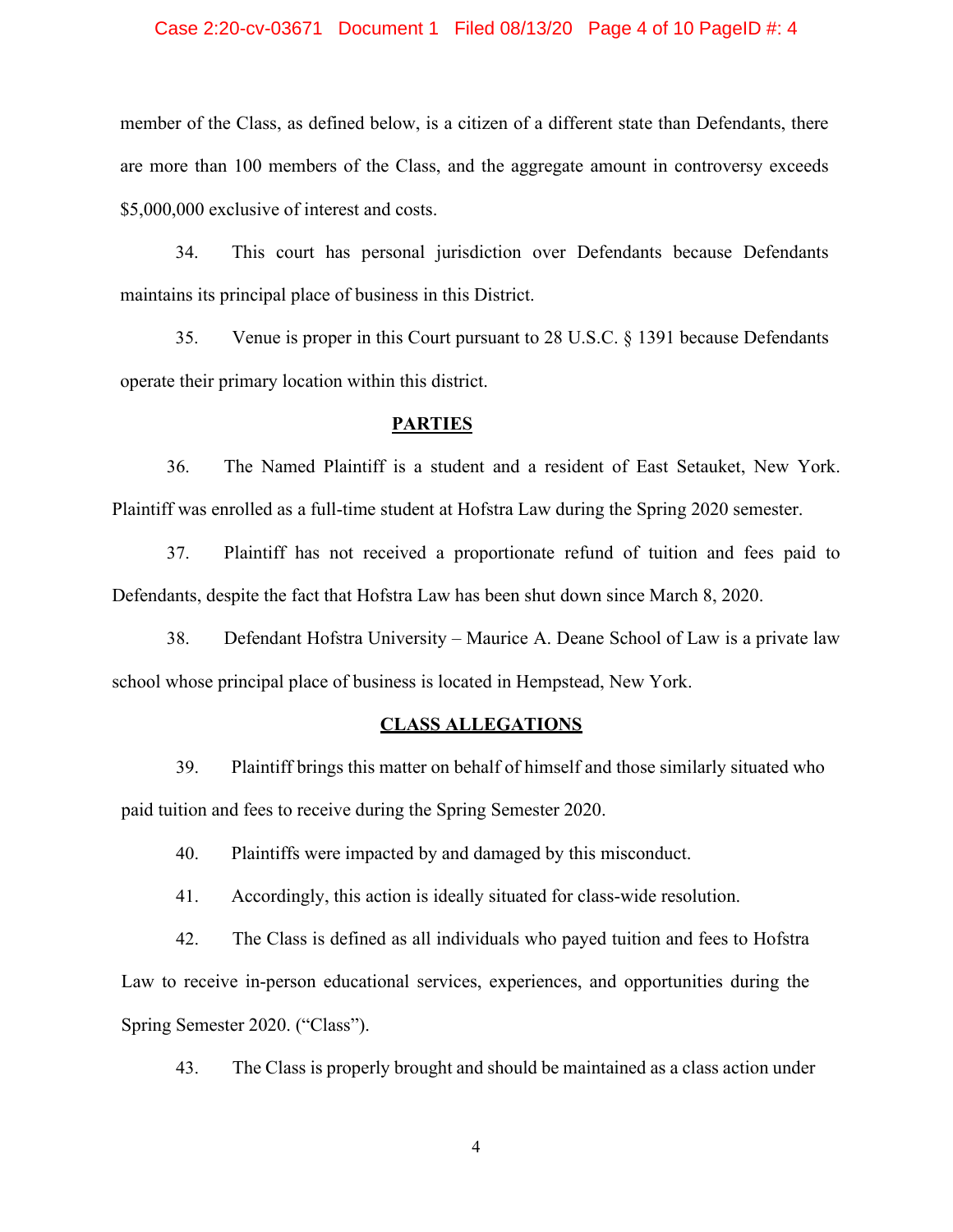### Case 2:20-cv-03671 Document 1 Filed 08/13/20 Page 5 of 10 PageID #: 5

FRCP 23 satisfying the class action prerequisites of numerosity, commonality, typicality, and adequacy because:

44. Numerosity: Class Members are so numerous that joinder of all members is impracticable. Plaintiff believes that there are thousands of individuals who are Class Members described above who have been damaged by Defendants breach of contract.

45. Commonality: The questions of law and fact common to the Class Members which predominate over any questions which may affect individual Class Members include, but are not limited to:

- a. Whether Defendants accepted money from Plaintiff and Class Members in exchange for a promise to provide services;
- b. Whether Defendants provided those services as bargained for;
- c. Whether Plaintiff and the Class Members are entitled to a pro-rata portion of the tuition and fees paid for services that were not provided.;
- d. Whether Defendants were unjustly enriched;
- e. Whether Defendants converted money from the Plaintiff and Class Members.

46. Typicality: Plaintiff is a member of the Class. Plaintiff's claims are typical of the claims of each Class Member in that every member of the Class was subject to Defendants' breach of contract, unjust enrichment and conversion. Plaintiff is entitled to relief under the same causes of action as the other Class Members.

47. Adequacy: Plaintiff is an adequate Class representative because his interests do not conflict with the interests of the Class Members he seeks to represent; his claims are common to all members of the Class and he has a strong interest in vindicating his rights; he has retained counsel competent and experienced in complex class action litigation and they intend to vigorously prosecute this action. Plaintiff has no interests which conflict with those of the Class. The Class Members' interests will be fairly and adequately protected by Plaintiff and his counsel. Defendants have acted in a manner generally applicable to the Class, making relief appropriate with respect to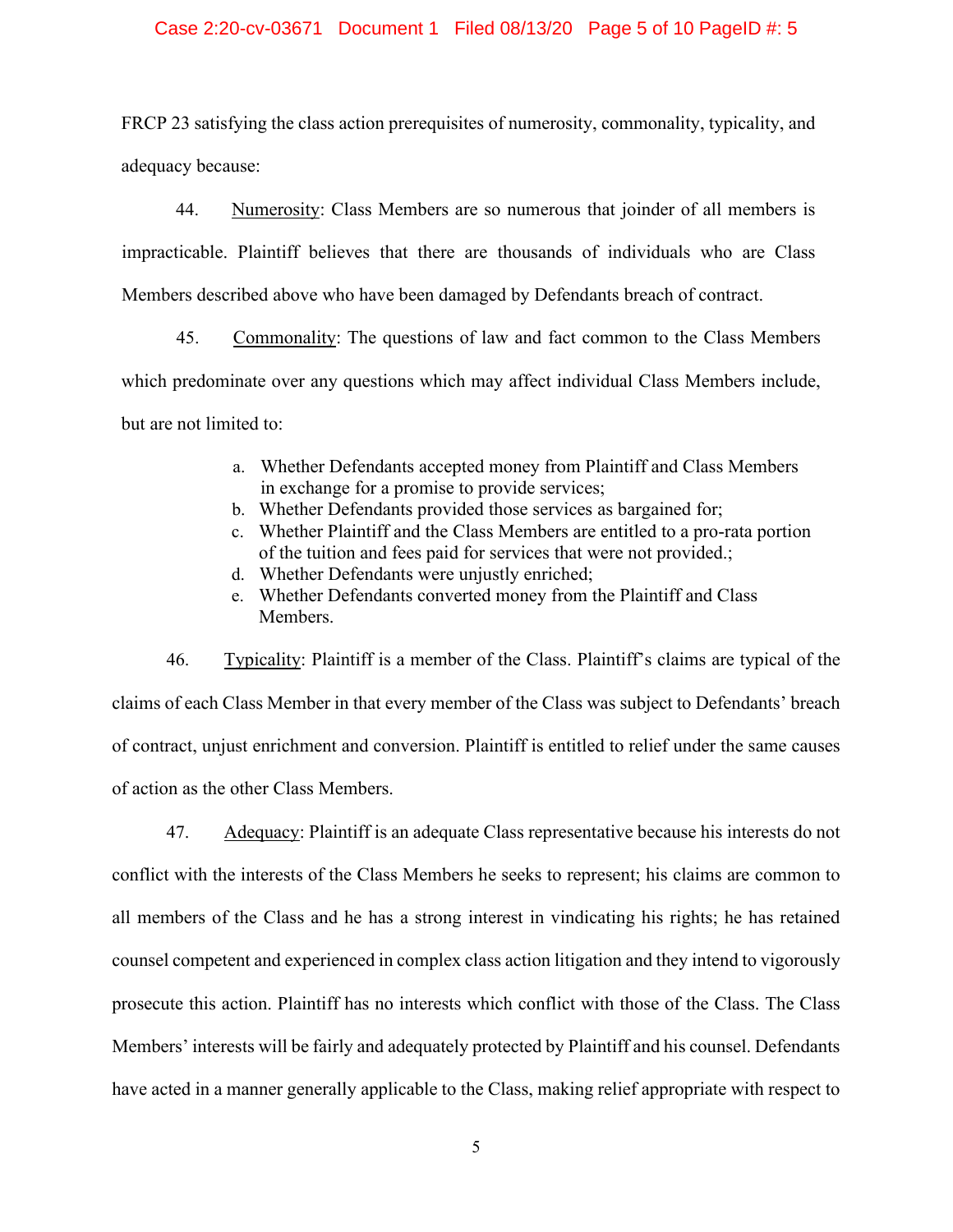### Case 2:20-cv-03671 Document 1 Filed 08/13/20 Page 6 of 10 PageID #: 6

Plaintiff and the Class Members. The prosecution of separate actions by individual Class Members would create a risk of inconsistent and varying adjudications.

48. The Class is properly brought and should be maintained as a class action under FRCP 23 because a class action is superior to traditional litigation of this controversy. Common issues of law and fact predominate over any other questions affecting only individual members of the Class. The Class issues fully predominate over any individual issue because no inquiry into individual conduct is necessary; all that is required is a narrow focus on Defendants' deceptive and misleading practices.

49. In addition, this Class is superior to other methods for fair and efficient adjudication of this controversy because, *inter alia:*

50. Superiority: A class action is superior to the other available methods for the

fair and efficient adjudication of this controversy because:

- a. The joinder of thousands of individual Class Members is impracticable, cumbersome, unduly burdensome, and a waste of judicial and/or litigation resources;
- b. The individual claims of the Class Members may be relatively modest compared with the expense of litigating the claim, thereby making it impracticable, unduly burdensome, and expensive-if not totally impossible-to justify individual actions;
- c. When Defendants' liability has been adjudicated, all Class Members' claims can be determined by the Class and administered efficiently in a manner far less burdensome and expensive than if it were attempted through filing, discovery, and trial of all individual cases;
- d. This class action will promote orderly, efficient, expeditious, and appropriate adjudication and administration of Class claims;
- e. Plaintiff knows of no difficulty to be encountered in the management of this action that would preclude its maintenance as a class action;
- f. This class action will assure uniformity of decisions among Class Members;
- g. The Class is readily definable and prosecution of this action as a class action will eliminate the possibility of repetitious litigation;
- h. Class Members' interests in individually controlling the prosecution of separate actions is outweighed by their interest in efficient resolution by single class action; and
- i. It would be desirable to concentrate in this single venue the litigation of all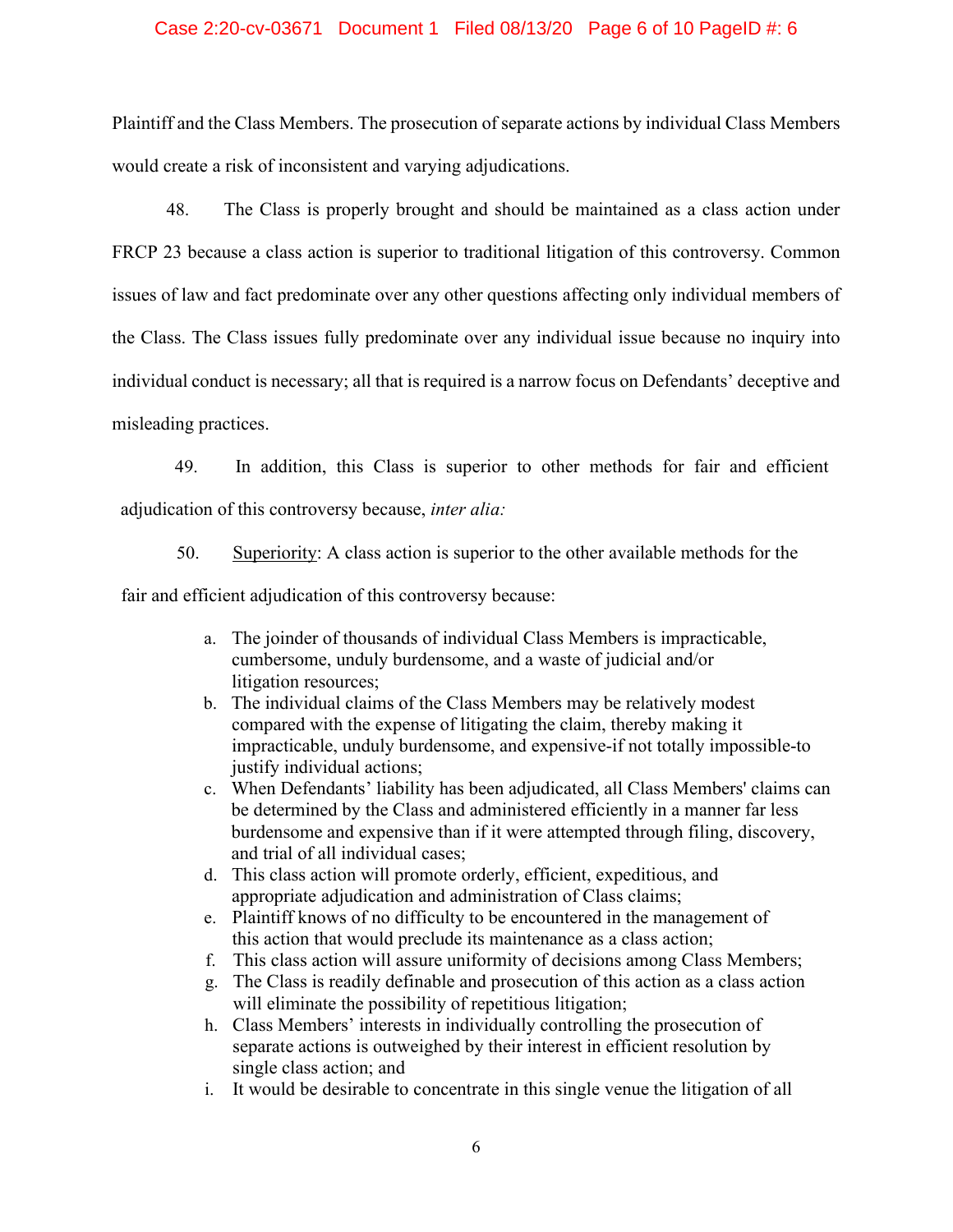#### Case 2:20-cv-03671 Document 1 Filed 08/13/20 Page 7 of 10 PageID #: 7

plaintiffs who were induced by Defendants' practices.

51. Accordingly, this Class is properly brought and should be maintained as a class action under FRCP 23 because questions of law or fact common to Class Members predominate over any questions affecting only individual members, and because a class action is superior to other available methods for fairly and efficiently adjudicating this controversy.

52. Plaintiffs can maintain a class action pursuant to FRCP  $23(b)(1)$ , (2), and (3).

# **FIRST CAUSE OF ACTION BREACH OF CONTRACT (On Behalf of Plaintiff and All Class Members)**

53. Plaintiff, on behalf of himself and other members of the class, brings a common law claim for Breach of Contract.

54. By accepting payment, Defendants entered into contractual arrangements with Plaintiff and Class Members to provide educational services, experiences, opportunities, and related services for the Spring Semester 2020.

55. Plaintiff and Class Members' payment of tuition and fees were intended to cover in-person education, experiences, and services from January through May 2020.

56. Defendants received and retained the benefits without providing those benefits to Plaintiff and Class Members.

57. As a direct and proximate result of Defendants breach of contract Plaintiff and Class Members have been harmed by not receiving the educational experiences, opportunities, and services they paid for during the Spring Semester 2020.

58. Defendants are required to perform under the contract and COVID-19 does not excuse such performance.

59. Therefore, Defendants should be required to return pro-rata shares of the tuition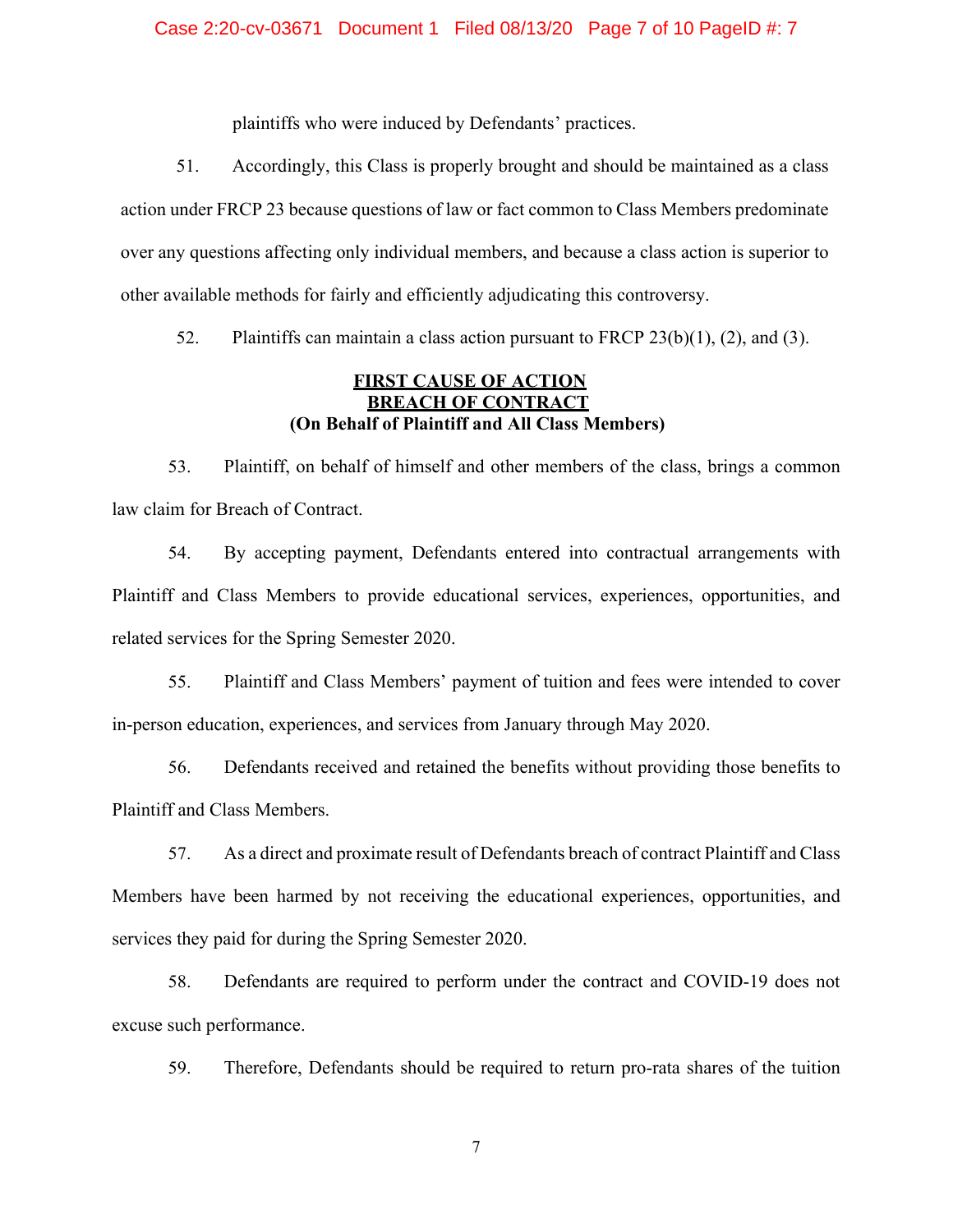#### Case 2:20-cv-03671 Document 1 Filed 08/13/20 Page 8 of 10 PageID #: 8

and fees payed by Plaintiff and Class Members that related to services that were not provided for after The City University of New York and Brooklyn College shut down on or around March 8, 2020.

# **SECOND CAUSE OF ACTION CONVERSION (On Behalf of Plaintiff and All Class Members)**

60. Plaintiff, on behalf of himself and other members of the class, brings a common law claim for Conversion.

61. Plaintiff and Class Members have an ownership right to the in-person educational services based on their payment of tuition and fees for the Spring Semester 2020.

62. Defendants intentionally interfered with Plaintiff and the Class Members' ownership right when they canceled in-person services for the remainder of the Spring Semester 2020 without reimbursement.

63. Plaintiff and the Class Members were damaged by Defendants' interference as they paid for educational experiences, opportunities, and services for the entirety of the Spring Semester 2020 that were not provided.

64. Plaintiff and the Class Members are entitled to a pro-rata share of the tuition and fees they paid for but were not provided resulting from Defendants' interference.

# **THIRD CAUSE OF ACTION COMMON LAW UNJUST ENRICHMENT (On Behalf of Plaintiff and All Class Members in the Alternative)**

65. Plaintiff, on behalf of himself and other members of the class, brings a common law claim for unjust enrichment.

66. Plaintiff and Class Members conferred financial benefits and paid substantial tuition and fees to Defendants for educational and related services for the Spring Semester 2020.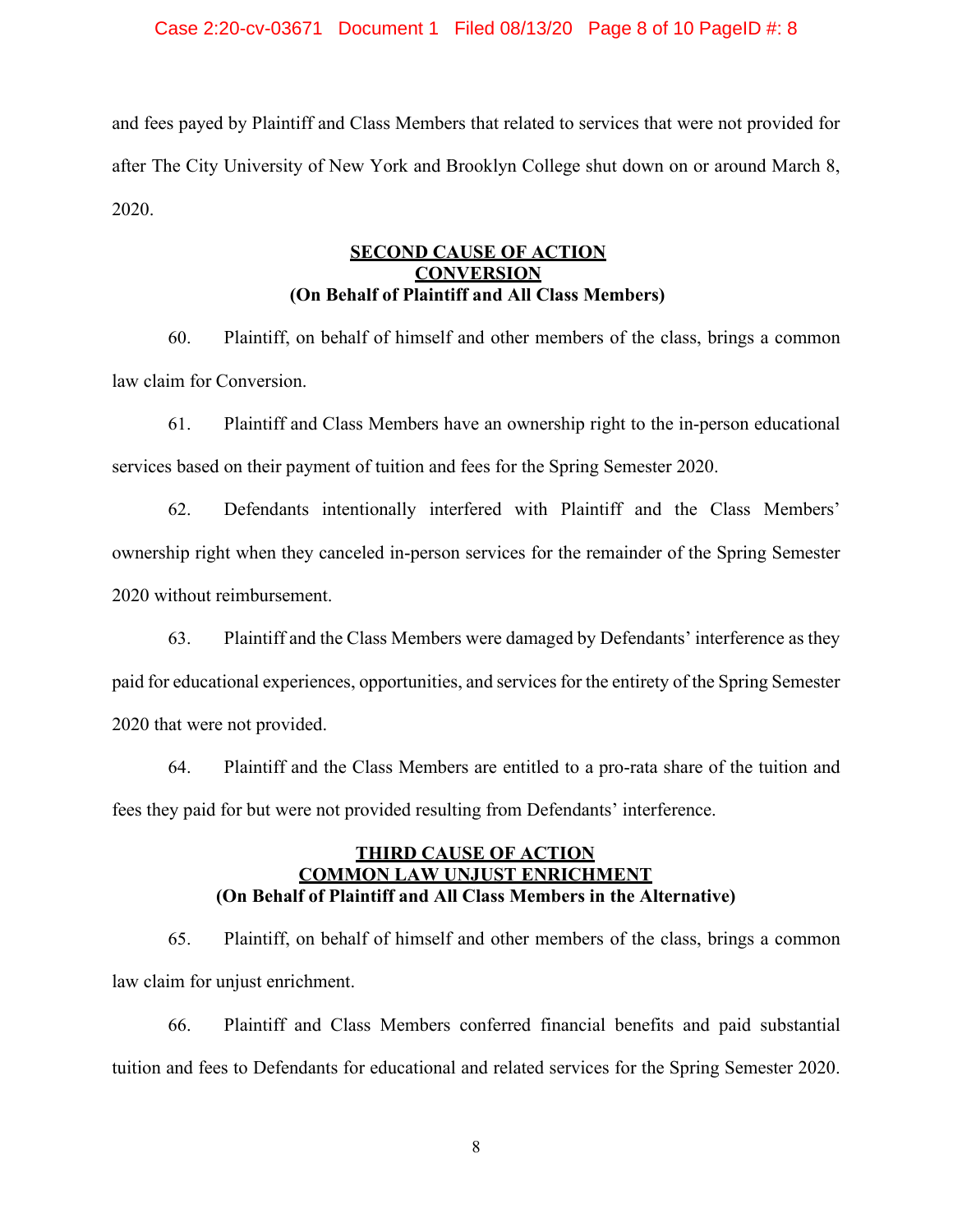#### Case 2:20-cv-03671 Document 1 Filed 08/13/20 Page 9 of 10 PageID #: 9

As bargained for these tuition and fee payments were intended to cover in-person education throughout the entire Spring Semester 2020 of January through May 2020.

67. Defendants accepted the obligation to provide such services when they accepted payment.

68. Defendants retained these payments, despite Defendants failing to provide the bargained for educational, experiences, and services for which the tuition and fees were collected to cover. Defendants should be required to return a pro-rata share of any Spring Semester 2020 tuition and fees, of which services were not provided as bargained for, since Hofstra Law shut down on or around March 8, 2020.

69. Under New York's common law principles of unjust enrichment, it is inequitable for Defendants to retain the benefits conferred by Plaintiff's and Class Members' overpayments.

70. Plaintiff and Class Members seek disgorgement of all profits resulting from such overpayments and establishment of a constructive trust from which Plaintiff and Class Members may seek restitution.

# **DEMANDS FOR RELIEF**

71. Plaintiff demands a trial by jury on all issues.

**WHEREFORE,** Plaintiff, on behalf of himself and the Class, pray for judgment as follows:

- (a) Declaring this action to be a proper class action and certifying Plaintiff as the representative of the Class under FRCP 23;
- (b) Awarding monetary damages, including treble damages;
- (c) Awarding punitive and treble damages;
- (d) Awarding Plaintiff and Class Members their costs and expenses incurred in this action, including reasonable allowance of attorney's fees for Plaintiff's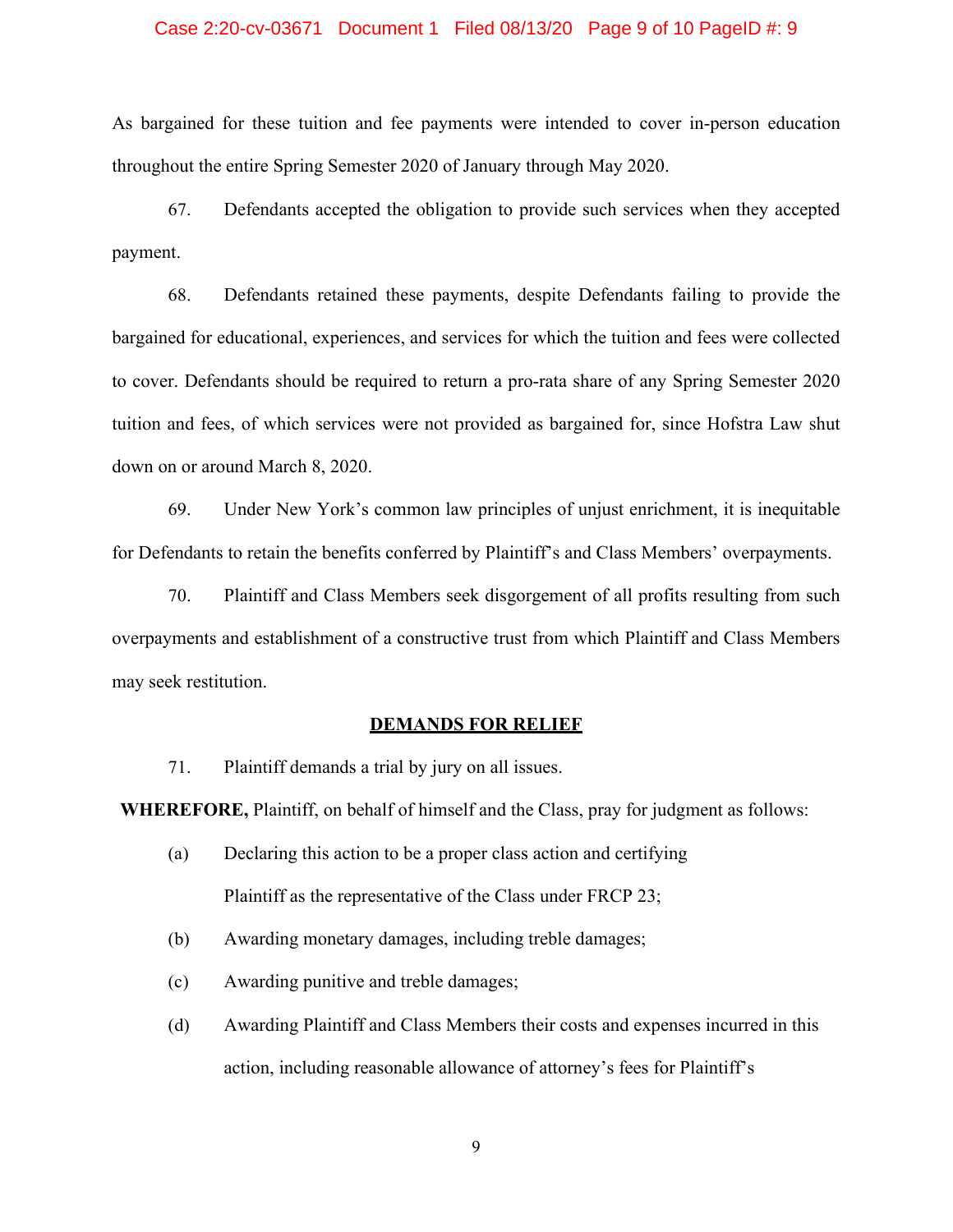attorneys and experts, and reimbursement of Plaintiff's expenses; and

(f) Granting such other and further relief as the Court may deem just and proper.

Dated: August 13, 2020 New York, NY

# **THE SULTZER LAW GROUP, P.C.**

/s/ Jason P. Sultzer

Jason P. Sultzer, Esq. Jeremy Francis, Esq. sultzerj@thesultzerlawgroup.com 85 Civic Center Plaza, Suite 200 Poughkeepsie, New York 12601 Telephone: (845) 483-7100 [sultzerj@thesultzerlawgroup.com](mailto:sultzerj@thesultzerlawgroup.com) [francisj@thesultzerlawgroup.com](mailto:francisj@thesultzerlawgroup.com)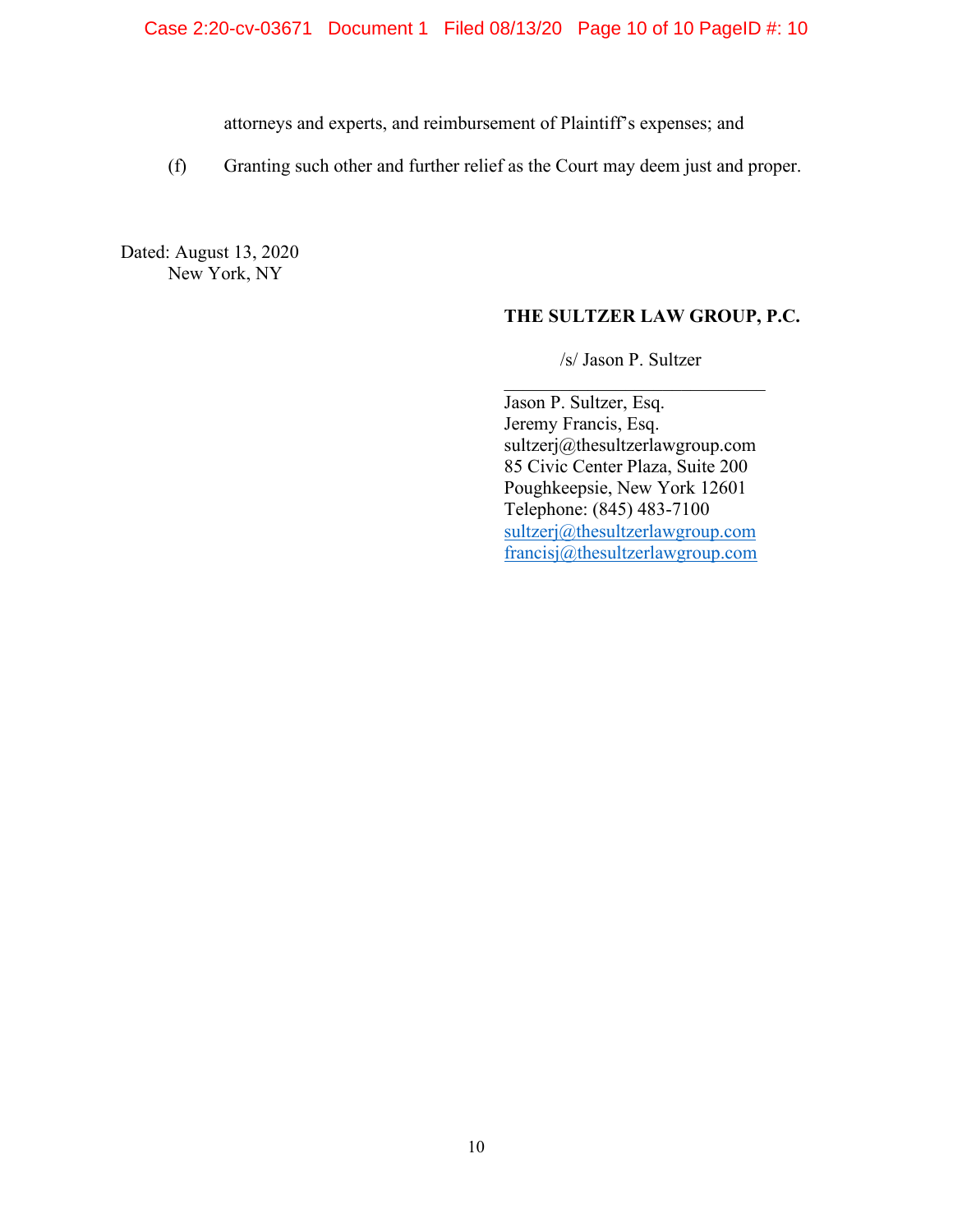# Case 2:20-cv-03671 Document 1-1 Filed 08/13/20 Page 1 of 2 PageID #: 11

JS 44 (Rev. 02/19)

# **CIVIL COVER SHEET**

The JS 44 civil cover sheet and the information contained herein neither replace nor supplement the filing and service of pleadings or other papers as required by law, except as provided by local rules of court. This form,

| I. (a) PLAINTIFFS                                                                                                                                                                                                                                                                                                                                                                                                                                                                                                                                                                                                                            |                                                                                                                                                                                                                                                                                                                                                                                                                                                                                                                                                                                                                                               |                                                                                                                                                                                                                                                                                                                                                                                                                                                                                                                                                                                                                                                                                                                   |                                    | <b>DEFENDANTS</b>                                                                                                                                                                                                                                                                                                                                                                    |                                                                                                                                                                                                                                                                                                                                                                                                                                        |                                                                    |                                                                                                                                                                                                                                                                                                                                                                                                                                                                                                                                                                                                                                                                  |
|----------------------------------------------------------------------------------------------------------------------------------------------------------------------------------------------------------------------------------------------------------------------------------------------------------------------------------------------------------------------------------------------------------------------------------------------------------------------------------------------------------------------------------------------------------------------------------------------------------------------------------------------|-----------------------------------------------------------------------------------------------------------------------------------------------------------------------------------------------------------------------------------------------------------------------------------------------------------------------------------------------------------------------------------------------------------------------------------------------------------------------------------------------------------------------------------------------------------------------------------------------------------------------------------------------|-------------------------------------------------------------------------------------------------------------------------------------------------------------------------------------------------------------------------------------------------------------------------------------------------------------------------------------------------------------------------------------------------------------------------------------------------------------------------------------------------------------------------------------------------------------------------------------------------------------------------------------------------------------------------------------------------------------------|------------------------------------|--------------------------------------------------------------------------------------------------------------------------------------------------------------------------------------------------------------------------------------------------------------------------------------------------------------------------------------------------------------------------------------|----------------------------------------------------------------------------------------------------------------------------------------------------------------------------------------------------------------------------------------------------------------------------------------------------------------------------------------------------------------------------------------------------------------------------------------|--------------------------------------------------------------------|------------------------------------------------------------------------------------------------------------------------------------------------------------------------------------------------------------------------------------------------------------------------------------------------------------------------------------------------------------------------------------------------------------------------------------------------------------------------------------------------------------------------------------------------------------------------------------------------------------------------------------------------------------------|
| Matthew Migliore, on behalf of himself and other individuals similarly<br>situated.<br><b>Suffolk County</b><br>(b) County of Residence of First Listed Plaintiff<br>(EXCEPT IN U.S. PLAINTIFF CASES)                                                                                                                                                                                                                                                                                                                                                                                                                                        |                                                                                                                                                                                                                                                                                                                                                                                                                                                                                                                                                                                                                                               |                                                                                                                                                                                                                                                                                                                                                                                                                                                                                                                                                                                                                                                                                                                   |                                    | Hofstra University - Maurice A. Deane School of Law; and other<br>affiliated entities and individuals,<br>County of Residence of First Listed Defendant<br>(IN U.S. PLAINTIFF CASES ONLY)<br>IN LAND CONDEMNATION CASES, USE THE LOCATION OF                                                                                                                                         |                                                                                                                                                                                                                                                                                                                                                                                                                                        |                                                                    |                                                                                                                                                                                                                                                                                                                                                                                                                                                                                                                                                                                                                                                                  |
| (c) Attorneys (Firm Name, Address, and Telephone Number)<br>The Sultzer Law Group P.C.<br>85 Civic Center Plaza, Suite 200<br>Poughkeepsie, NY 12601                                                                                                                                                                                                                                                                                                                                                                                                                                                                                         | Jason P. Sultzer, Esg.<br>(845) 483-7100                                                                                                                                                                                                                                                                                                                                                                                                                                                                                                                                                                                                      |                                                                                                                                                                                                                                                                                                                                                                                                                                                                                                                                                                                                                                                                                                                   |                                    | NOTE:<br>Attorneys (If Known)                                                                                                                                                                                                                                                                                                                                                        | THE TRACT OF LAND INVOLVED.                                                                                                                                                                                                                                                                                                                                                                                                            |                                                                    |                                                                                                                                                                                                                                                                                                                                                                                                                                                                                                                                                                                                                                                                  |
| II. BASIS OF JURISDICTION (Place an "X" in One Box Only)                                                                                                                                                                                                                                                                                                                                                                                                                                                                                                                                                                                     |                                                                                                                                                                                                                                                                                                                                                                                                                                                                                                                                                                                                                                               |                                                                                                                                                                                                                                                                                                                                                                                                                                                                                                                                                                                                                                                                                                                   |                                    |                                                                                                                                                                                                                                                                                                                                                                                      |                                                                                                                                                                                                                                                                                                                                                                                                                                        |                                                                    | <b>III. CITIZENSHIP OF PRINCIPAL PARTIES</b> (Place an "X" in One Box for Plaintiff                                                                                                                                                                                                                                                                                                                                                                                                                                                                                                                                                                              |
| 1 U.S. Government<br>Plaintiff                                                                                                                                                                                                                                                                                                                                                                                                                                                                                                                                                                                                               | <b>3</b> Federal Question<br>(U.S. Government Not a Party)                                                                                                                                                                                                                                                                                                                                                                                                                                                                                                                                                                                    |                                                                                                                                                                                                                                                                                                                                                                                                                                                                                                                                                                                                                                                                                                                   |                                    | (For Diversity Cases Only)<br>Citizen of This State                                                                                                                                                                                                                                                                                                                                  | DEF<br>PTF<br><b>¥</b> 1<br>$\Box$                                                                                                                                                                                                                                                                                                                                                                                                     | Incorporated or Principal Place<br>of Business In This State       | and One Box for Defendant)<br><b>PTF</b><br>DEF<br>$\mathbb{X}_4$<br>$\Box$ 4                                                                                                                                                                                                                                                                                                                                                                                                                                                                                                                                                                                    |
| $\Box$ 2 U.S. Government<br>Defendant                                                                                                                                                                                                                                                                                                                                                                                                                                                                                                                                                                                                        | $\mathbf{M}$ 4 Diversity                                                                                                                                                                                                                                                                                                                                                                                                                                                                                                                                                                                                                      | (Indicate Citizenship of Parties in Item III)                                                                                                                                                                                                                                                                                                                                                                                                                                                                                                                                                                                                                                                                     |                                    | Citizen of Another State                                                                                                                                                                                                                                                                                                                                                             | $\Box$ 2                                                                                                                                                                                                                                                                                                                                                                                                                               | 2 Incorporated and Principal Place<br>of Business In Another State | $\sigma$ 5<br>$\square$ 5                                                                                                                                                                                                                                                                                                                                                                                                                                                                                                                                                                                                                                        |
|                                                                                                                                                                                                                                                                                                                                                                                                                                                                                                                                                                                                                                              |                                                                                                                                                                                                                                                                                                                                                                                                                                                                                                                                                                                                                                               |                                                                                                                                                                                                                                                                                                                                                                                                                                                                                                                                                                                                                                                                                                                   |                                    | Citizen or Subject of a<br>Foreign Country                                                                                                                                                                                                                                                                                                                                           | $\Box$ 3<br>1 3 Foreign Nation                                                                                                                                                                                                                                                                                                                                                                                                         |                                                                    | C 6<br>$\Box$ 6                                                                                                                                                                                                                                                                                                                                                                                                                                                                                                                                                                                                                                                  |
| IV. NATURE OF SUIT (Place an "X" in One Box Only)<br><b>CONTRACT</b>                                                                                                                                                                                                                                                                                                                                                                                                                                                                                                                                                                         |                                                                                                                                                                                                                                                                                                                                                                                                                                                                                                                                                                                                                                               | <b>TORTS</b>                                                                                                                                                                                                                                                                                                                                                                                                                                                                                                                                                                                                                                                                                                      |                                    | FORFEITURE/PENALTY                                                                                                                                                                                                                                                                                                                                                                   | <b>BANKRUPTCY</b>                                                                                                                                                                                                                                                                                                                                                                                                                      |                                                                    | <b>OTHER STATUTES</b>                                                                                                                                                                                                                                                                                                                                                                                                                                                                                                                                                                                                                                            |
| $\Box$ 110 Insurance<br>$\Box$ 120 Marine<br>□ 130 Miller Act<br>$\Box$ 140 Negotiable Instrument<br>$\Box$ 150 Recovery of Overpayment<br>& Enforcement of Judgment<br><b>J</b> 151 Medicare Act<br>152 Recovery of Defaulted<br>Student Loans<br>(Excludes Veterans)<br>$\Box$ 153 Recovery of Overpayment<br>of Veteran's Benefits<br>160 Stockholders' Suits<br>190 Other Contract<br>195 Contract Product Liability<br>$\Box$ 196 Franchise<br><b>REAL PROPERTY</b><br>7 210 Land Condemnation<br>220 Foreclosure<br>□ 230 Rent Lease & Ejectment<br>□ 240 Torts to Land<br>□ 245 Tort Product Liability<br>290 All Other Real Property | PERSONAL INJURY<br>$\Box$ 310 Airplane<br><b>J</b> 315 Airplane Product<br>Liability<br>320 Assault, Libel &<br>Slander<br>□ 330 Federal Employers'<br>Liability<br>□ 340 Marine<br>J 345 Marine Product<br>Liability<br>350 Motor Vehicle<br>7 355 Motor Vehicle<br>Product Liability<br>7 360 Other Personal<br>Injury<br>$\Box$ 362 Personal Injury -<br>Medical Malpractice<br><b>CIVIL RIGHTS</b><br><b>3 440 Other Civil Rights</b><br>$\Box$ 441 Voting<br>$\Box$ 442 Employment<br>$\Box$ 443 Housing/<br>Accommodations<br>$\Box$ 445 Amer. w/Disabilities -<br>Employment<br>446 Amer. w/Disabilities -<br>Other<br>□ 448 Education | PERSONAL INJURY<br>$\Box$ 365 Personal Injury -<br>Product Liability<br>J 367 Health Care/<br>Pharmaceutical<br>Personal Injury<br>Product Liability<br>□ 368 Asbestos Personal<br>Injury Product<br>Liability<br>PERSONAL PROPERTY   710 Fair Labor Standards<br>25 370 Other Fraud<br>CJ 371 Truth in Lending<br>380 Other Personal<br>Property Damage<br>7 385 Property Damage<br>Product Liability<br>PRISONER PETITIONS<br><b>Habeas Corpus:</b><br>7 463 Alien Detainee<br>510 Motions to Vacate<br>Sentence<br>CJ 530 General<br>□ 535 Death Penalty<br>Other:<br>$\Box$ 540 Mandamus & Other<br>□ 550 Civil Rights<br><b>355 Prison Condition</b><br>560 Civil Detainee -<br>Conditions of<br>Confinement |                                    | 5 625 Drug Related Seizure<br>of Property 21 USC 881<br>$\Box$ 690 Other<br><b>LABOR</b><br>Act<br>720 Labor/Management<br>Relations<br>740 Railway Labor Act<br>751 Family and Medical<br>Leave Act<br>790 Other Labor Litigation<br>791 Employee Retirement<br>Income Security Act<br><b>IMMIGRATION</b><br>7 462 Naturalization Application<br>□ 465 Other Immigration<br>Actions | 1422 Appeal 28 USC 158<br>1 423 Withdrawal<br>28 USC 157<br><b>PROPERTY RIGHTS</b><br>320 Copyrights<br>$\Box$ 830 Patent<br>□ 840 Trademark<br><b>SOCIAL SECURITY</b><br>□ 861 HIA (1395ff)<br><b>1 862 Black Lung (923)</b><br>$\Box$ 863 DIWC/DIWW (405(g))<br>$\square$ 864 SSID Title XVI<br>$\Box$ 865 RSI (405(g))<br>FEDERAL TAX SUITS<br>□ 870 Taxes (U.S. Plaintiff<br>or Defendant)<br>7 871 IRS-Third Party<br>26 USC 7609 |                                                                    | 375 False Claims Act<br>$\Box$ 376 Qui Tam (31 USC<br>3729(a)<br>1 400 State Reapportionment<br>$\Box$ 410 Antitrust<br>$\Box$ 430 Banks and Banking<br>$\Box$ 450 Commerce<br>$\Box$ 460 Deportation<br>1 470 Racketeer Influenced and<br>Corrupt Organizations<br>1 480 Consumer Credit<br>490 Cable/Sat TV<br>350 Securities/Commodities/<br>Exchange<br>390 Other Statutory Actions<br>5 891 Agricultural Acts<br>□ 893 Environmental Matters<br>□ 895 Freedom of Information<br>Act<br>□ 896 Arbitration<br>7 899 Administrative Procedure<br>Act/Review or Appeal of<br><b>Agency Decision</b><br>$\Box$ 950 Constitutionality of<br><b>State Statutes</b> |
| V. ORIGIN (Place an "X" in One Box Only)<br>$\mathbf{X}$ 1 Original<br>Proceeding                                                                                                                                                                                                                                                                                                                                                                                                                                                                                                                                                            | $\Box$ 2 Removed from<br>$\Box$ 3<br>State Court                                                                                                                                                                                                                                                                                                                                                                                                                                                                                                                                                                                              | Remanded from<br>Appellate Court                                                                                                                                                                                                                                                                                                                                                                                                                                                                                                                                                                                                                                                                                  | $\Box$ 4 Reinstated or<br>Reopened | $\Box$ 5 Transferred from<br>(specify)                                                                                                                                                                                                                                                                                                                                               | Another District                                                                                                                                                                                                                                                                                                                                                                                                                       | <b>0</b> 6 Multidistrict<br>Litigation                             |                                                                                                                                                                                                                                                                                                                                                                                                                                                                                                                                                                                                                                                                  |
| VI. CAUSE OF ACTION                                                                                                                                                                                                                                                                                                                                                                                                                                                                                                                                                                                                                          | Brief description of cause:                                                                                                                                                                                                                                                                                                                                                                                                                                                                                                                                                                                                                   | Breach of Contract, Conversion, Unjust Enrichment,                                                                                                                                                                                                                                                                                                                                                                                                                                                                                                                                                                                                                                                                |                                    | Cite the U.S. Civil Statute under which you are filing (Do not cite jurisdictional statutes unless diversity):<br>28 U.S.C. § 1332(d)(2)(A)                                                                                                                                                                                                                                          |                                                                                                                                                                                                                                                                                                                                                                                                                                        |                                                                    |                                                                                                                                                                                                                                                                                                                                                                                                                                                                                                                                                                                                                                                                  |
| VII. REQUESTED IN<br><b>COMPLAINT:</b>                                                                                                                                                                                                                                                                                                                                                                                                                                                                                                                                                                                                       | UNDER RULE 23, F.R.Cv.P.                                                                                                                                                                                                                                                                                                                                                                                                                                                                                                                                                                                                                      | <b>EX</b> CHECK IF THIS IS A CLASS ACTION                                                                                                                                                                                                                                                                                                                                                                                                                                                                                                                                                                                                                                                                         |                                    | <b>DEMANDS</b><br>5,000,000.00                                                                                                                                                                                                                                                                                                                                                       |                                                                                                                                                                                                                                                                                                                                                                                                                                        | <b>JURY DEMAND:</b>                                                | CHECK YES only if demanded in complaint:<br>$\chi$ Yes<br>$\Box$ No                                                                                                                                                                                                                                                                                                                                                                                                                                                                                                                                                                                              |
| VIII. RELATED CASE(S)<br><b>IF ANY</b>                                                                                                                                                                                                                                                                                                                                                                                                                                                                                                                                                                                                       | (See instructions):                                                                                                                                                                                                                                                                                                                                                                                                                                                                                                                                                                                                                           | <b>JUDGE</b>                                                                                                                                                                                                                                                                                                                                                                                                                                                                                                                                                                                                                                                                                                      |                                    |                                                                                                                                                                                                                                                                                                                                                                                      | DOCKET NUMBER                                                                                                                                                                                                                                                                                                                                                                                                                          |                                                                    |                                                                                                                                                                                                                                                                                                                                                                                                                                                                                                                                                                                                                                                                  |
| <b>DATE</b><br>08/13/2020                                                                                                                                                                                                                                                                                                                                                                                                                                                                                                                                                                                                                    |                                                                                                                                                                                                                                                                                                                                                                                                                                                                                                                                                                                                                                               | SIGNATURE OF ATTORNEY OF RECORD                                                                                                                                                                                                                                                                                                                                                                                                                                                                                                                                                                                                                                                                                   |                                    |                                                                                                                                                                                                                                                                                                                                                                                      |                                                                                                                                                                                                                                                                                                                                                                                                                                        |                                                                    |                                                                                                                                                                                                                                                                                                                                                                                                                                                                                                                                                                                                                                                                  |
| <b>FOR OFFICE USE ONLY</b>                                                                                                                                                                                                                                                                                                                                                                                                                                                                                                                                                                                                                   |                                                                                                                                                                                                                                                                                                                                                                                                                                                                                                                                                                                                                                               |                                                                                                                                                                                                                                                                                                                                                                                                                                                                                                                                                                                                                                                                                                                   |                                    |                                                                                                                                                                                                                                                                                                                                                                                      |                                                                                                                                                                                                                                                                                                                                                                                                                                        |                                                                    |                                                                                                                                                                                                                                                                                                                                                                                                                                                                                                                                                                                                                                                                  |
| RECEIPT#                                                                                                                                                                                                                                                                                                                                                                                                                                                                                                                                                                                                                                     | <b>AMOUNT</b>                                                                                                                                                                                                                                                                                                                                                                                                                                                                                                                                                                                                                                 | <b>APPLYING IFP</b>                                                                                                                                                                                                                                                                                                                                                                                                                                                                                                                                                                                                                                                                                               |                                    | <b>JUDGE</b>                                                                                                                                                                                                                                                                                                                                                                         |                                                                                                                                                                                                                                                                                                                                                                                                                                        | MAG. JUDGE                                                         |                                                                                                                                                                                                                                                                                                                                                                                                                                                                                                                                                                                                                                                                  |
|                                                                                                                                                                                                                                                                                                                                                                                                                                                                                                                                                                                                                                              |                                                                                                                                                                                                                                                                                                                                                                                                                                                                                                                                                                                                                                               |                                                                                                                                                                                                                                                                                                                                                                                                                                                                                                                                                                                                                                                                                                                   |                                    |                                                                                                                                                                                                                                                                                                                                                                                      |                                                                                                                                                                                                                                                                                                                                                                                                                                        |                                                                    |                                                                                                                                                                                                                                                                                                                                                                                                                                                                                                                                                                                                                                                                  |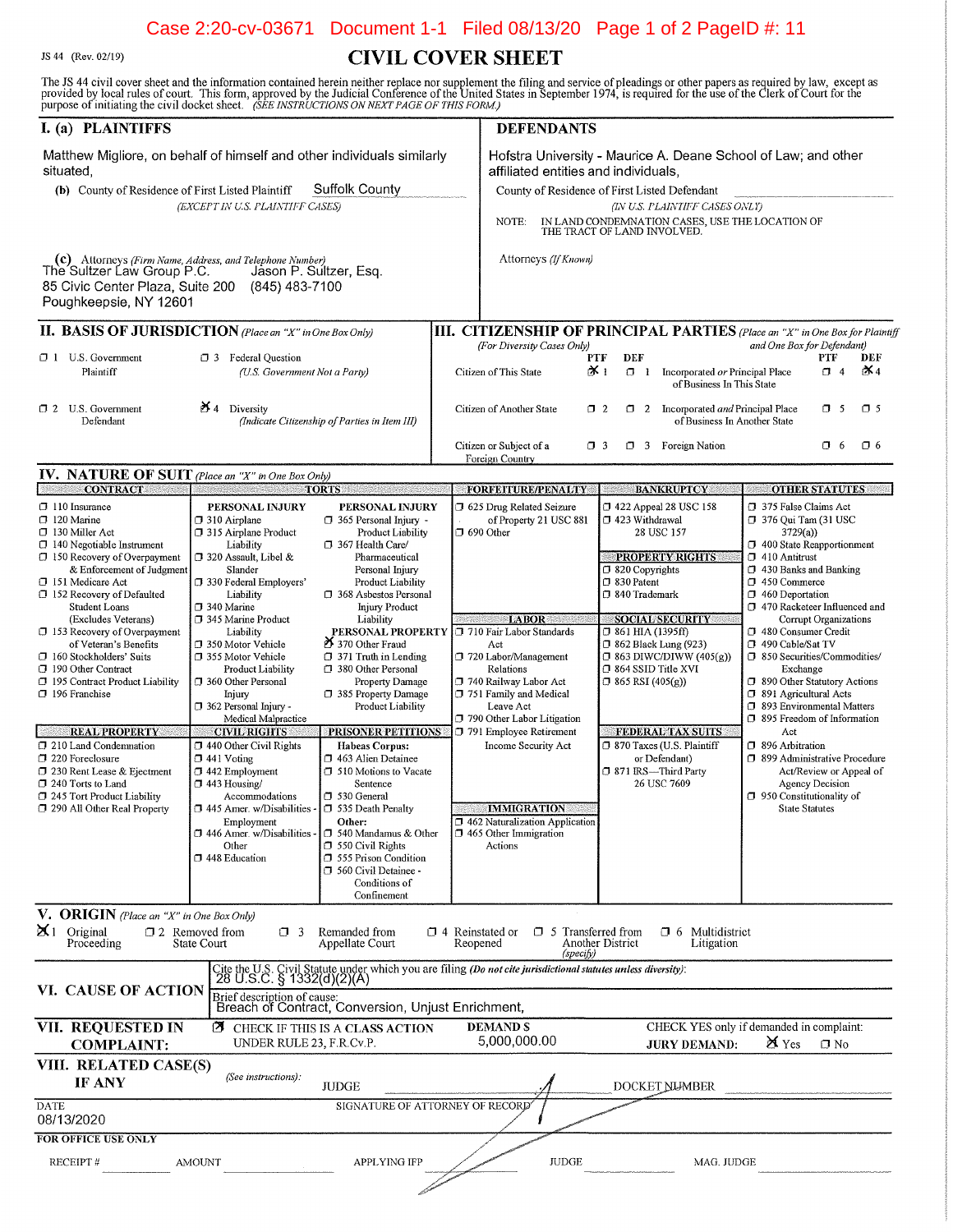#### Case 2:20-cv-03671 FDocument 1-1 Filed 08/13/20 Page 2.0 2 PageID #: 12

Plaintiff and Class Members \_\_\_\_\_\_, do hereby certify that the above captioned civil action is ineligible for

Local Arbitration Rule 83.7 provides that with certain exceptions, actions seeking money damages only in an amount not in excess of \$150,000, exclusive of interest and costs, are eligible for compulsory arbitration. The amount of damages is presumed to be below the threshold amount unless a certification to the contrary is filed.

Case is Eligible for Arbitration

I. Jason P. Sultzer

compulsory arbitration for the following reason(s):

monetary damages sought are in excess of \$150,000, exclusive of interest and costs,

counsel for

the complaint seeks injunctive relief,

 $\checkmark$ 

the matter is otherwise ineligible for the following reason

# DISCLOSURE STATEMENT - FEDERAL RULES CIVIL PROCEDURE 7.1

Identify any parent corporation and any publicly held corporation that owns 10% or more or its stocks:

# **RELATED CASE STATEMENT (Section VIII on the Front of this Form)**

Please list all cases that are arguably related pursuant to Division of Business Rule 50.3.1 in Section VIII on the front of this form. Rule 50.3.1 (a) provides that "A civil case is "related"<br>to another civil case for pur "Presumptively, and subject to the power of a judge to determine otherwise pursuant to paragraph (d), civil cases shall not be deemed to be "related" unless both cases are still pending before the court."

#### NY-E DIVISION OF BUSINESS RULE 50.1(d)(2)

| 1.)             | Is the civil action being filed in the Eastern District removed from a New York State Court located in Nassau or Suffolk<br>County?<br>Yes<br>No                                                                                                                                                                                                                                                                                     |  |  |  |  |  |  |
|-----------------|--------------------------------------------------------------------------------------------------------------------------------------------------------------------------------------------------------------------------------------------------------------------------------------------------------------------------------------------------------------------------------------------------------------------------------------|--|--|--|--|--|--|
| 2.)             | If you answered "no" above:<br>a) Did the events or omissions giving rise to the claim or claims, or a substantial part thereof, occur in Nassau or Suffolk<br>County?<br>Yes<br>No<br>M                                                                                                                                                                                                                                             |  |  |  |  |  |  |
|                 | b) Did the events or omissions giving rise to the claim or claims, or a substantial part thereof, occur in the Eastern<br>District?<br>IJ<br>Yes<br>No                                                                                                                                                                                                                                                                               |  |  |  |  |  |  |
|                 | c) If this is a Fair Debt Collection Practice Act case, specify the County in which the offending communication was<br>received:                                                                                                                                                                                                                                                                                                     |  |  |  |  |  |  |
| Suffolk County? | If your answer to question 2 (b) is "No," does the defendant (or a majority of the defendants, if there is more than one) reside in Nassau or<br>Suffolk County, or, in an interpleader action, does the claimant (or a majority of the claimants, if there is more than one) reside in Nassau or<br>Y es<br>Nο<br>(Note: A corporation shall be considered a resident of the County in which it has the most significant contacts). |  |  |  |  |  |  |
|                 | <b>BAR ADMISSION</b>                                                                                                                                                                                                                                                                                                                                                                                                                 |  |  |  |  |  |  |
|                 | I am currently admitted in the Eastern District of New York and currently a member in good standing of the bar of this court.                                                                                                                                                                                                                                                                                                        |  |  |  |  |  |  |
|                 | $\bm{\mathsf{Z}}$<br>Yes<br>No                                                                                                                                                                                                                                                                                                                                                                                                       |  |  |  |  |  |  |
|                 | Are you currently the subject of any disciplinary action (s) in this or any other state or federal court?                                                                                                                                                                                                                                                                                                                            |  |  |  |  |  |  |
|                 | M<br>(If yes, please explain<br>No<br>Yes                                                                                                                                                                                                                                                                                                                                                                                            |  |  |  |  |  |  |
|                 |                                                                                                                                                                                                                                                                                                                                                                                                                                      |  |  |  |  |  |  |
|                 | I certify the accuracy of all information provided above.                                                                                                                                                                                                                                                                                                                                                                            |  |  |  |  |  |  |
|                 | Signature:                                                                                                                                                                                                                                                                                                                                                                                                                           |  |  |  |  |  |  |
|                 | Last Modified: 11/27/2017                                                                                                                                                                                                                                                                                                                                                                                                            |  |  |  |  |  |  |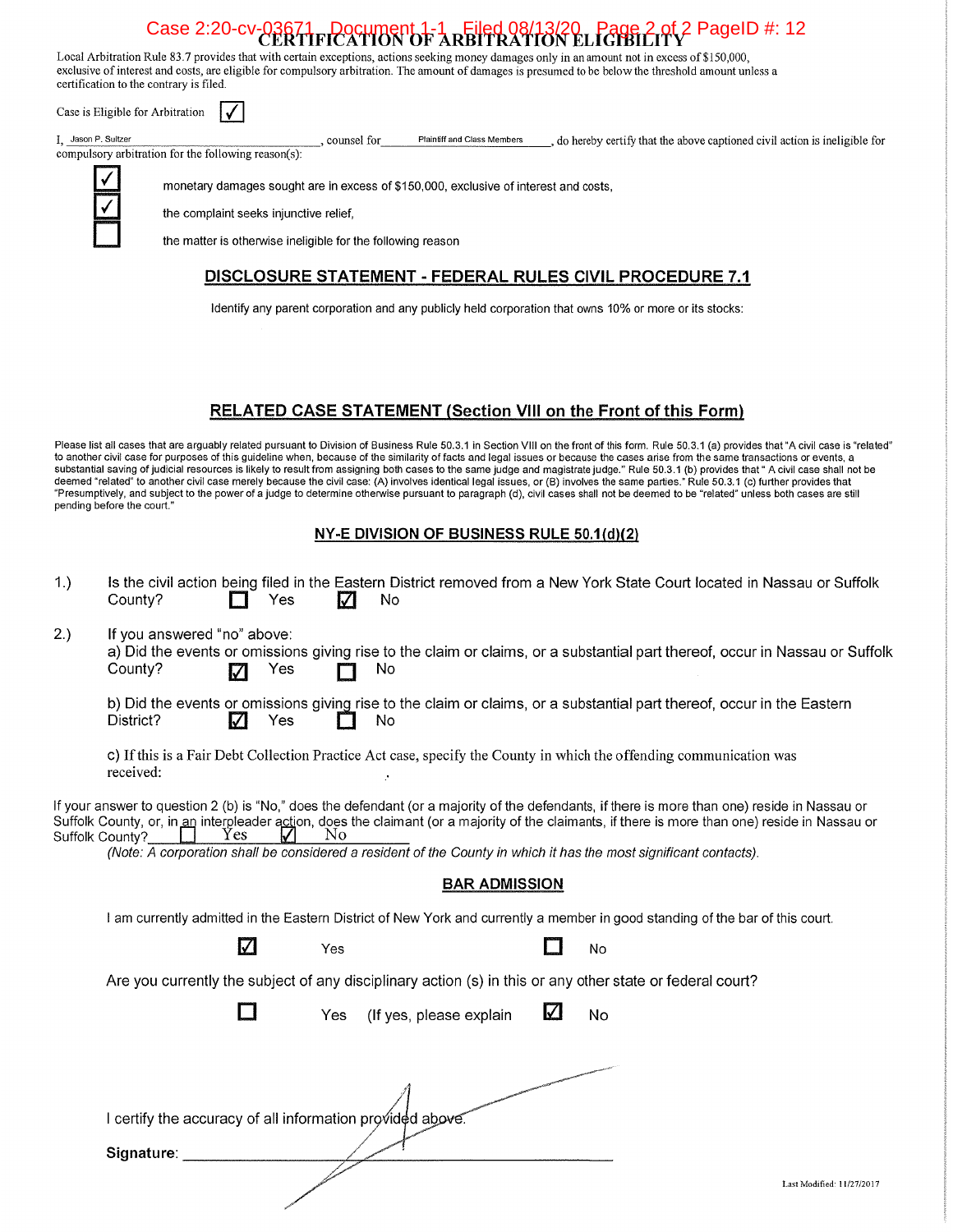AO 440 (Rev. 06/12) Summons in a Civil Action

# **UNITED STATES DISTRICT COURT**

for the

Eastern District of New York

 $\mathcal{E}$ 

 $\mathcal{E}$ 

 $\lambda$ 

 $\lambda$ 

 $\mathcal{E}$ 

Matthew Migliore, on behalf of himself and other individuals similarly situated,

Plaintiff(s)

 $V_{\bullet}$ 

Civil Action No.

Hofstra University - Maurice A. Deane School of Law; and other affiliated entities and individuals,

 $Defendant(s)$ 

## SUMMONS IN A CIVIL ACTION

 $\mathcal{E}$ 

í

To: (Defendant's name and address) Hofstra University - Maurice A. Deane School of Law 121 Hofstra University Hempstead, NY 11549

A lawsuit has been filed against you.

Within 21 days after service of this summons on you (not counting the day you received it) — or 60 days if you are the United States or a United States agency, or an officer or employee of the United States described in Fed. R. Civ. P. 12 (a)(2) or (3) — you must serve on the plaintiff an answer to the attached complaint or a motion under Rule 12 of the Federal Rules of Civil Procedure. The answer or motion must be served on the plaintiff or plaintiff's attorney, whose name and address are:

The Sultzer Law Group P.C. Jason P. Sultzer, Esq. 85 Civic Center Plaza, Suite 200 Poughkeepsie, NY 12601

If you fail to respond, judgment by default will be entered against you for the relief demanded in the complaint. You also must file your answer or motion with the court.

> **DOUGLAS C. PALMER CLERK OF COURT**

Date:

Signature of Clerk or Deputy Clerk